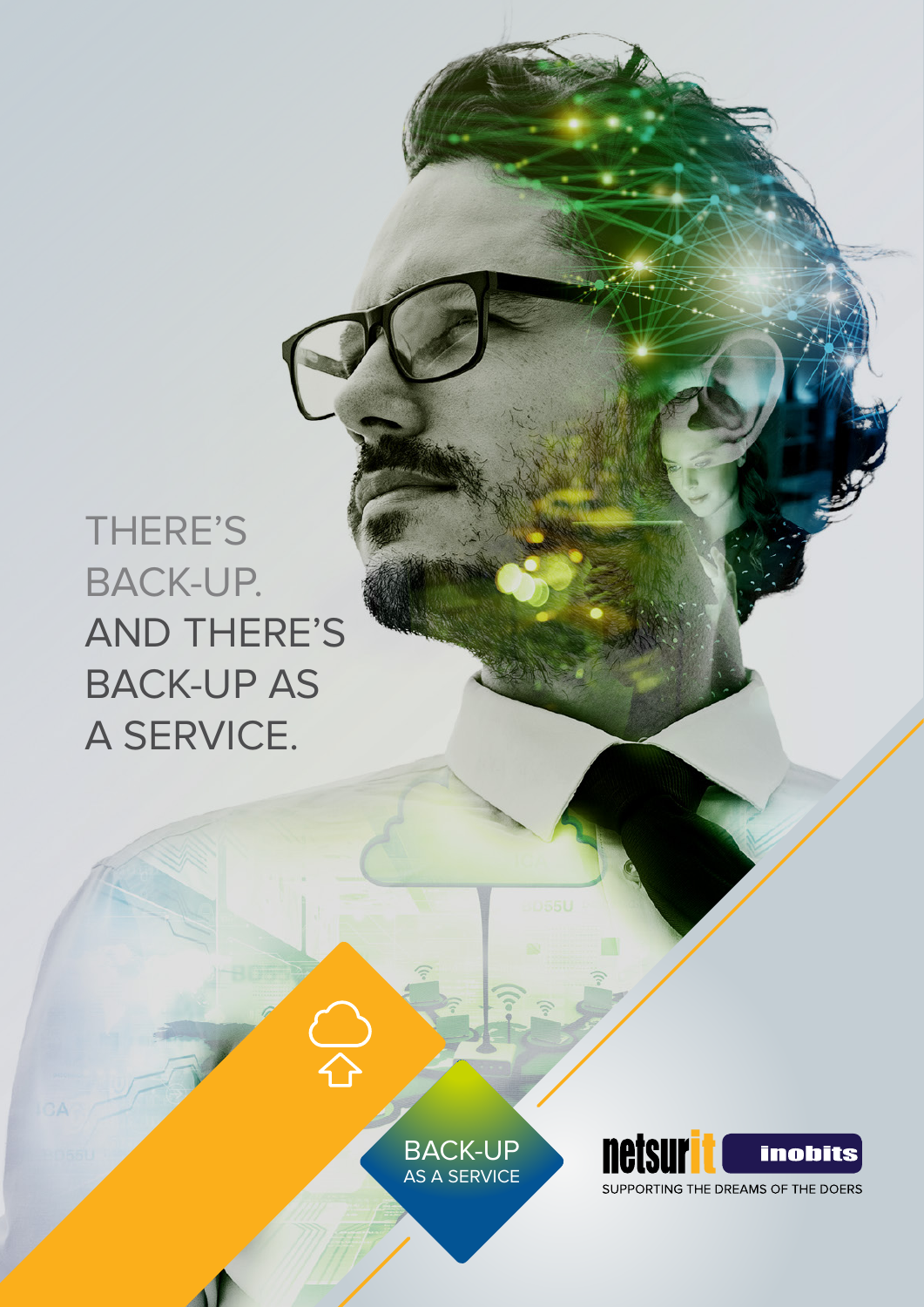We don't have to tell you how important protecting your data is to the success of your organisation. How long, for example, would it take you to recover from the very real threat of having your data hacked or destroyed? What impact would the theft of proprietary intelligence have on your competitiveness, or the leak of sensitive information on your customer relationships?

# **BUT, NOT ALL BACK-UP SERVICES ARE CREATED EQUAL.**

Very few companies offer back-up as a service. Some treat the cloud as an end point, or static storage destination. While this is a simple approach, it doesn't take full advantage of the benefits of the cloud and is often expensive and inefficient. Other solutions offer you the wrong type of storage or storage you don't need. Others are inefficient because they don't offer you the amount of storage you need and require costly and time-consuming administration.

**With the protection of data becoming ever more important, it is vital to switch to back-up as a service and reap the benefits of protection of your entire system, with an on-premise facility for quick restores and a second offsite copy in the Cloud for complete peace of mind.**

## **IT'S TIME TO USE BACK-UP AS A SERVICE IF YOU:**

- $\sqrt{\phantom{a}}$  Are worried about the safety and integrity of your data and sensitive information
- $\sqrt{ }$  You have no off-site back-up solution or you have lost trust in your current system
- $\overline{\phantom{a}}$  Have insufficient Business Continuity solutions that don't support all workloads.
- $\sqrt{\phantom{a}}$  Want to reduce the cost of back-up services
- $\sqrt{\phantom{a}}$  Have multiple virtualisation and physical platforms that need protection
- $\sqrt{\phantom{a}}$  Have old, obsolete or out-of-maintenance back-up services